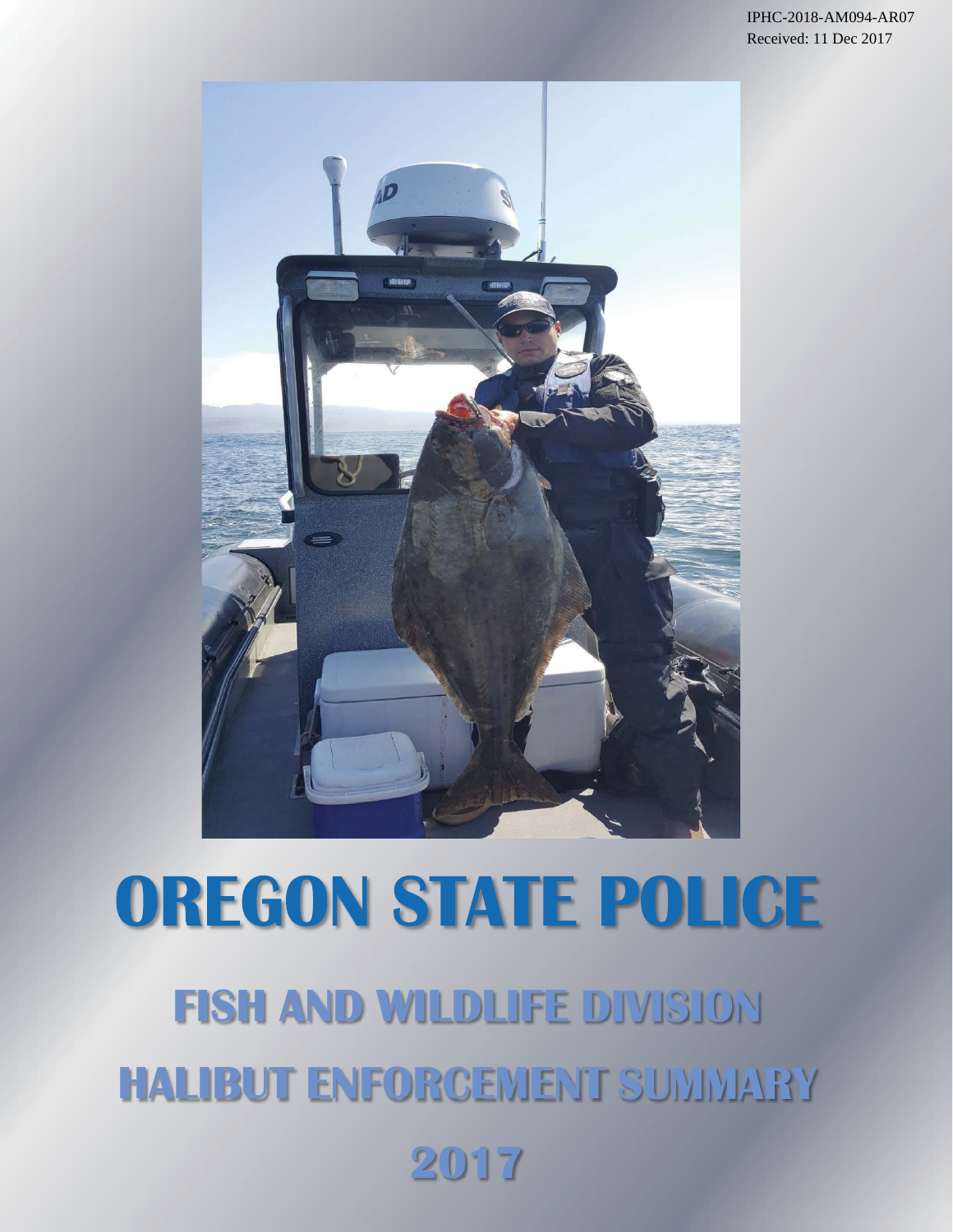# **Table of Contents**

| 2017 Enforcement Activity Data |  |
|--------------------------------|--|
| •2017 Hours Worked Statistics  |  |
| • Enforcement Narratives       |  |
|                                |  |





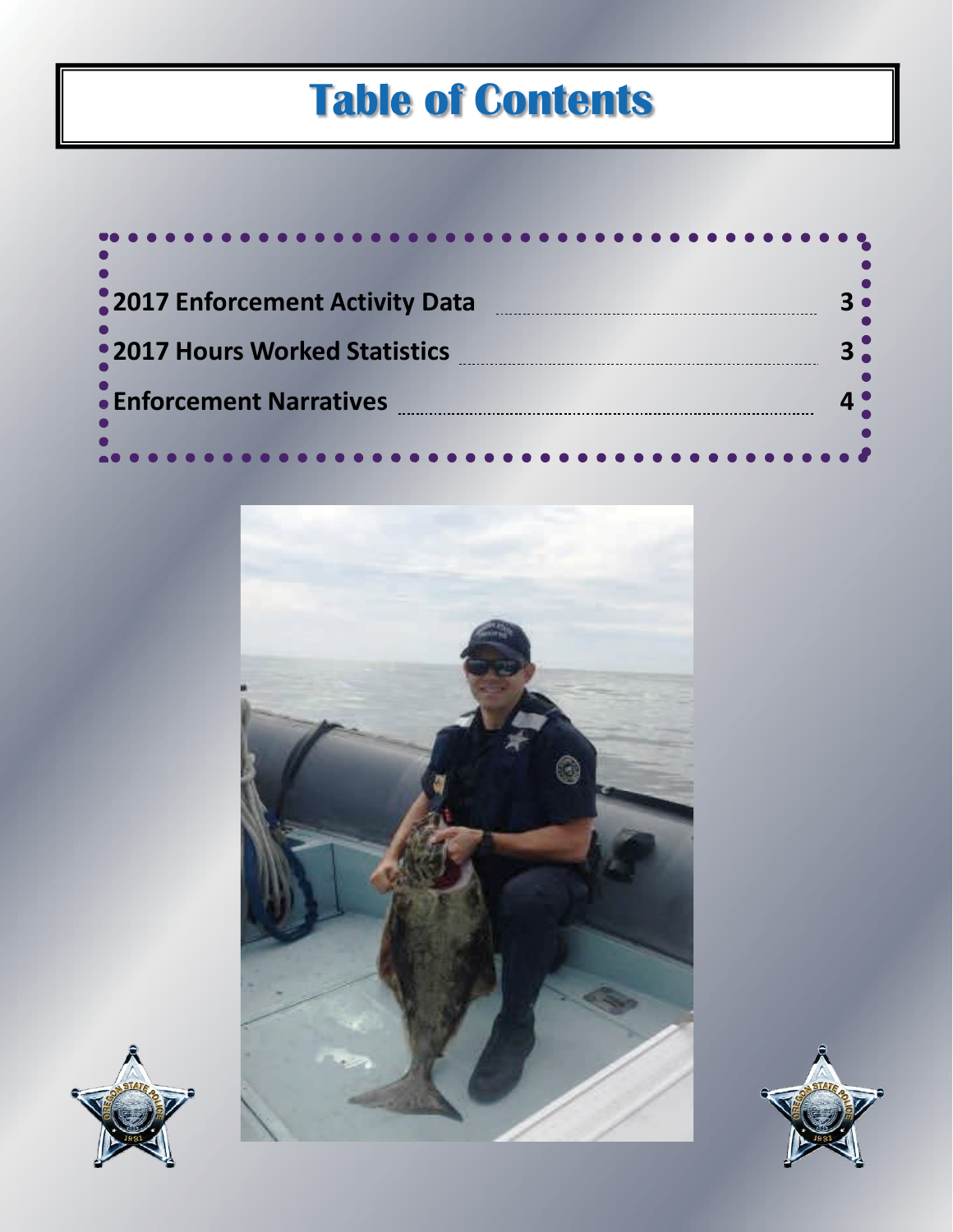# **OSP Enforcement Statistics**

#### **2017 Enforcement Activity Data**

| <b>Anglers Contacted</b> | Percentage of<br>Total Persons Not in<br>Contacts in<br>Compliance<br>Compliance |     | <b>Federal Referrals</b> |  |
|--------------------------|----------------------------------------------------------------------------------|-----|--------------------------|--|
| 979                      | 112                                                                              | 89% |                          |  |



#### **2017 Statistics: Hours Worked**

| Number of<br><b>Troopers</b><br>Involved<br>in Season | Number of NS<br>Personnel<br><b>Hours Worked</b> | Number of NS<br><b>Vessel Hours</b><br>Worked | Number of LR<br><b>Personnel Hours</b><br>Worked | Number of LR<br><b>Vessel Hours</b><br>Worked | <b>Total At</b><br>Sea - Personnel and<br><b>Vessel Hours</b> | Number of<br>Dockside Hours<br>Worked | <b>Total OSP Hours</b><br>Worked Towards<br>Halibut |
|-------------------------------------------------------|--------------------------------------------------|-----------------------------------------------|--------------------------------------------------|-----------------------------------------------|---------------------------------------------------------------|---------------------------------------|-----------------------------------------------------|
| 17                                                    | 231                                              | 115.50                                        | 86                                               | 43                                            | 475.50                                                        | 156.50                                | 473.50                                              |



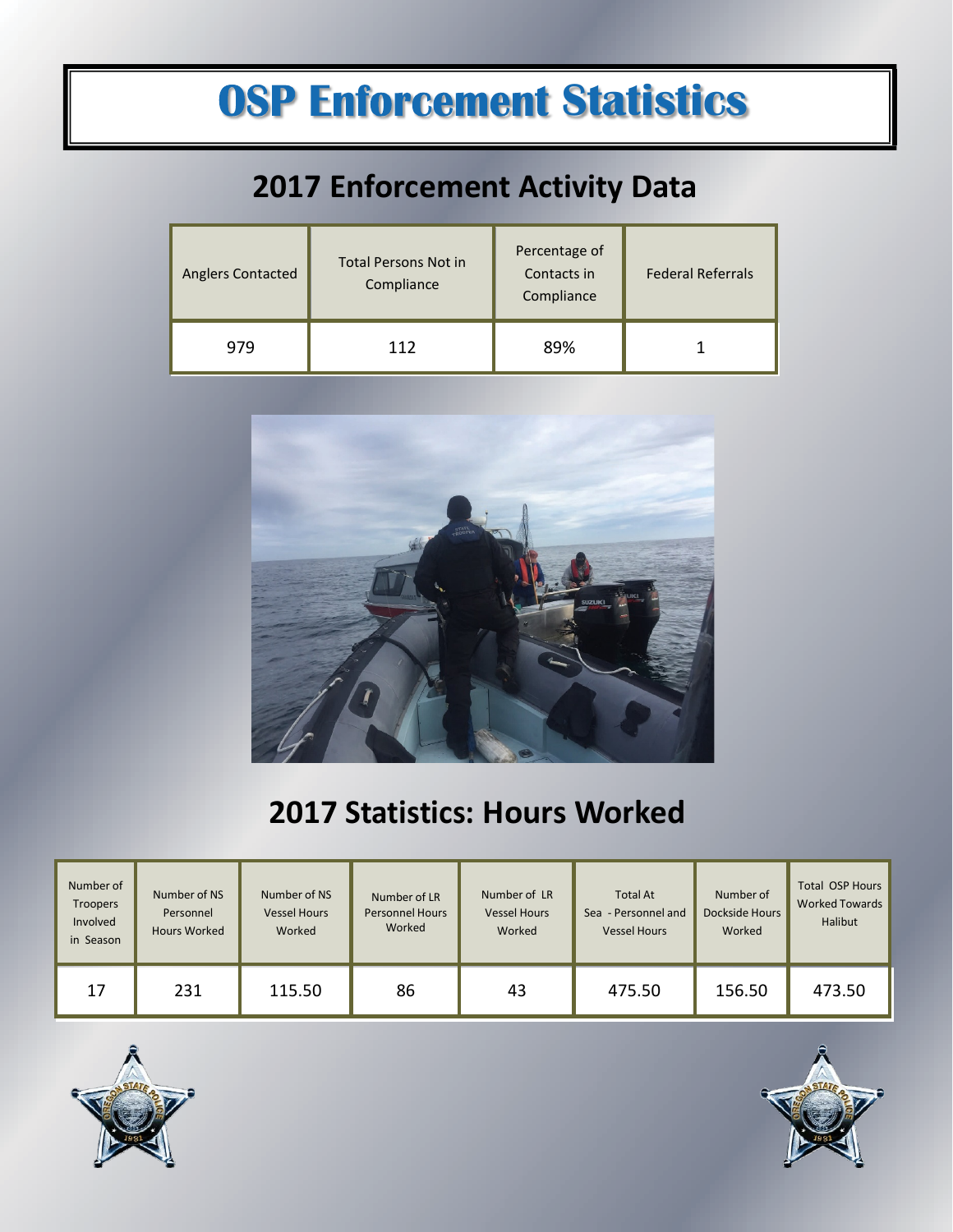### **Enforcement Narratives**

In May, Senior Trooper O'Connor along with Troopers Olson and Reeder conducted a boat patrol for the All-Depth Halibut season out of Garibaldi. A charter boat was contacted with sixteen people on board including the captain and deckhand. At the time of the contact, there were fourteen halibut on board. Upon inspection of the harvest tags, it was determined that one of the anglers did not have a harvest tag. Six anglers, including the deckhand, had purchased "prepaid daily angling licenses" from the charter company and had failed to properly validate their license for their halibut because they had written the *location/species* code but not the *month/day*. Some of these licenses were missing the *"valid for"* date and one of them was missing the *name, date of birth, signature* and the "*valid for"* date. The captain was contacted and he stated that each angler purchases a license from the charter company when they arrive in the morning, if they did not already have one. The captain stated the anglers leave the licenses blank until they get to the fishing grounds, this way they can get their money refunded to them in the event there are mechanical or weather problems. The captain had a supply of licenses that he admitted to selling from the boat, while underway. A citation was issued to the deckhand for **Failure to Properly Validate Angling Harvest Tag** and another citation was issued to one of the anglers for **No Angling Harvest Tag** and one halibut was seized and donated to the County Jail. Warnings were given to five of the customers for Failure to Properly Validate Angling Harvest Tag.

Troopers Van Meter and Hansen conducted offshore boat patrols out of Newport for the All Depth Halibut season during May. Over the course of two days, the Troopers contacted one hundred and thirty two anglers and approximately fifty two boats:





• One angler was contacted who was

fishing for halibut but did not have his harvest tag with him. The Troopers did a check to determine if he had in fact purchased a tag and found that he did. It was also determined this angler had a warrant for his arrest. The angler was taken into custody without incident and put onboard the OSP patrol vessel. The angler was transported by boat to the USCG Station Yaquina Bay where he was then transported to the Lincoln County Jail by Senior Trooper Kehr and Trooper Adkins.

▪ One angler was contacted at South Beach Marina with a halibut that was not recorded on a harvest card. The angler claimed he had fallen asleep and forgot to tag the fish. The angler was cited for **Fail to Immediately Validate Harvest Card**.

In June, Senior Trooper Herman and Recruit Likens conducted a boat patrol on the ocean at Astoria Canyon during the one day North of Falcon recreational halibut season. The troopers checked multiple halibut anglers. Four citations were issued for **Fail to Validate Harvest Card**, including one boat with 3 halibut on board, none of which were tagged. Five warnings were also issued for Fail to Properly Validate Harvest Card, and one for Unlawful Possession of Lingcod. One lingcod was seized.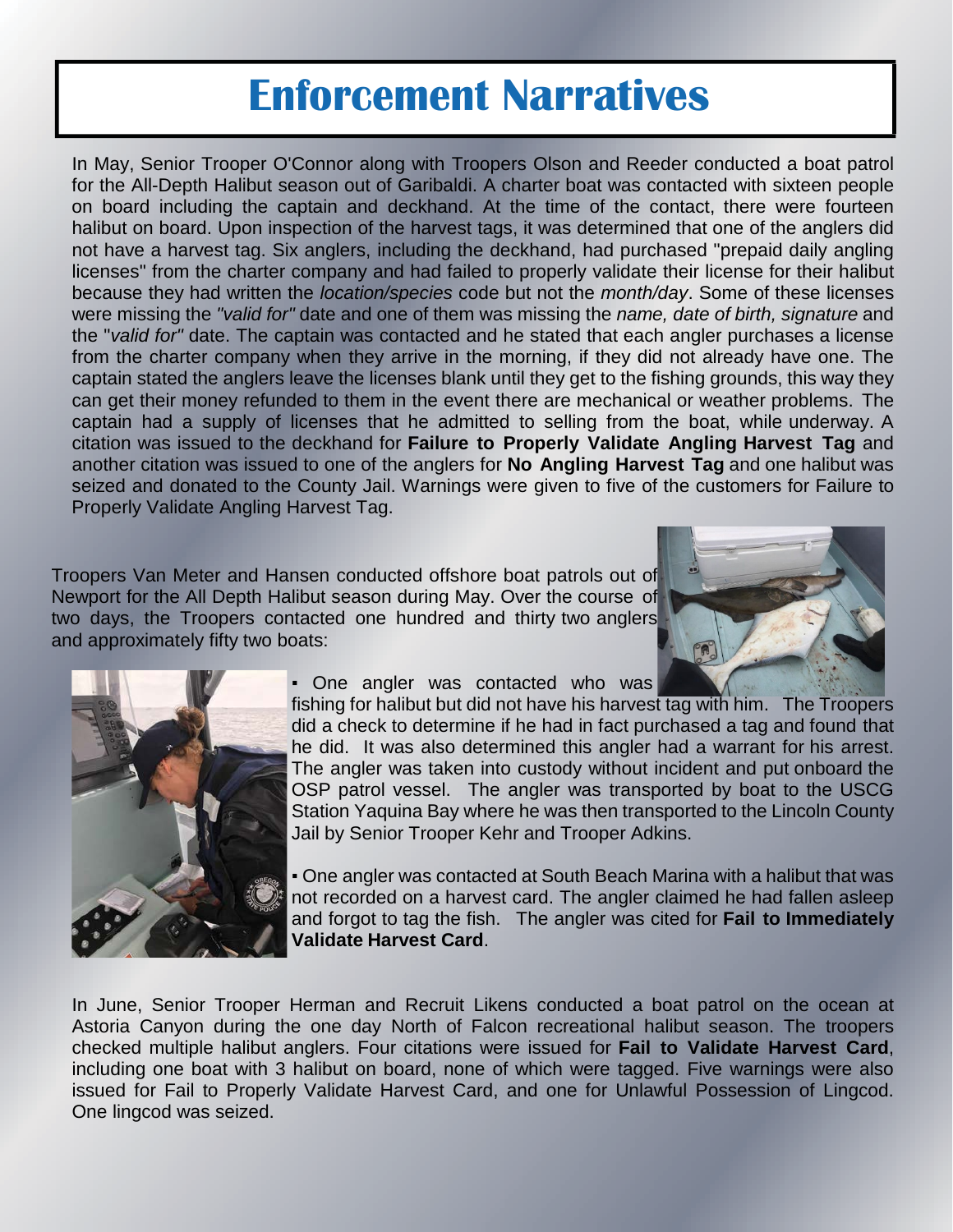## **Enforcement Narratives**

In June, Senior Trooper Cutsforth and Senior Trooper Farrar conducted a boat patrol on the Siuslaw River and Pacific Ocean during the last all depth Halibut season. During the patrol, they contacted numerous boats and sport anglers near Heceta Banks and one commercial fisherman who was fishing for Salmon near the commercial Salmon cut off at the Siuslaw River South Jetty. No violations were observed and the catch rate was slow. The Troopers also checked the Cape Perpetua Marine Reserve for any unlawful activity, with none being detected.

Trooper Roberts performed an evening surveillance at the port of Bandon checking Halibut anglers. Six different anglers were contacted that had retained halibut. All of the anglers had tagged their catch but had not fully validated the length of their catch on their combined angling harvest cards. All of the subjects stated that they did not have measuring devices onboard their vessels. The six subjects were warned for Fail to Properly Validate Combined Angling Harvest Card.

In June, Senior Trooper Farrar checked Commercial Halibut Fisherman and their vessels during the 2017 Commercial Halibut Derby, and after the closure between Florence and Coos Bay. Several boats were contacted at the various Ports and no violations were observed.

While observing commercial halibut offloads in Port Orford, Senior Trooper Keeler became suspicious of a vessel that appeared to not match the length on its halibut permit. According to the state vessel license, the vessel is 33 feet in length. According to the Coast Guard, the vessel is 35.9 feet and according to the halibut permit the vessel is between 36 and 40 feet. The vessel landed well over the limit of halibut for vessels under 36 feet. Information was gathered and forwarded to NOAA law enforcement for follow-up.

In July, Sergeant Thompson and Senior Trooper Van Meter checked the Newport commercial halibut fleet as they returned to port after the first halibut derby for 2017. The catch rate was low. One boat was contacted who had a crew member who did not have his 2017 individual commercial fishing license and the boat didn't have enough crew licenses to cover the extra crew member. The crew member was cited for **No 2017 Individual Commercial Fishing License**.